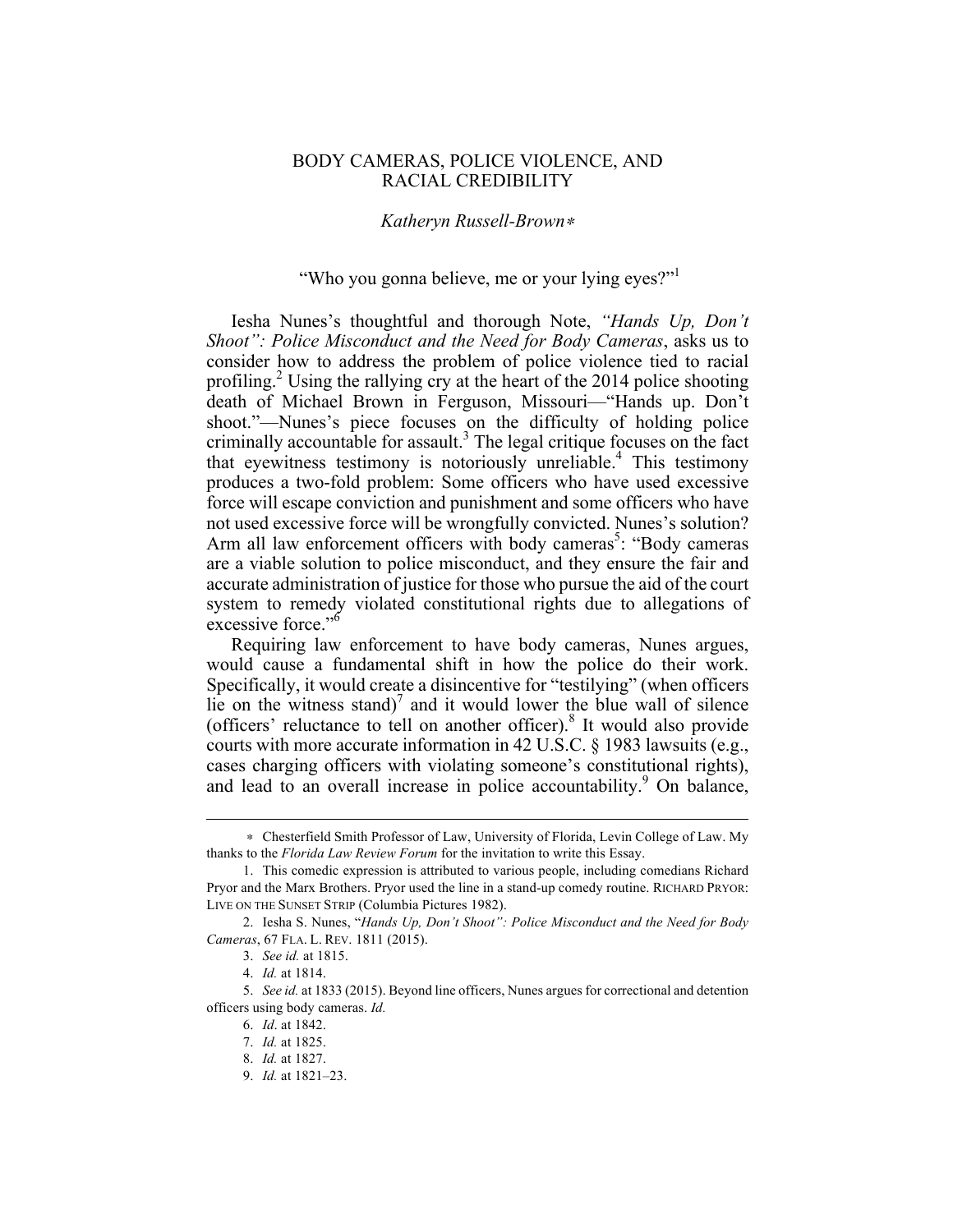Nunes concludes that the benefits outweigh the costs associated with having police wear body cameras (e.g., privacy and cost of implementation and storage).<sup>10</sup> Nunes makes the case that an evidentiary intervention is necessary because the harm caused by unlawful and unnecessary police violence is so great.<sup>11</sup> Nunes correctly observes that fear of police abuse deepens the void of trust between police and citizens in general.<sup>12</sup> This is particularly true for citizens of color. For Black communities in particular, the fear of police abuse affects the levels of trust toward law enforcement, perceptions of safety, and police credibility.

Nunes reviews older cases involving police violence, as well as contemporary ones.<sup>13</sup> This discussion serves as a reminder that over the decades, there have been countless cases involving police use of excessive force. Nunes highlights the 1991 Rodney King case.<sup>14</sup> It is the most well-known incident during its time period because King's beating by Los Angeles police officers was caught on camera.<sup>15</sup> However, during the late 1980s through the early 2000s, there were many high-profile cases involving police violence against African Americans, including Amadou Diallo, Abner Louima, Malice Green, Patrick Dorismond, Sean Bell, Tyisha Miller, and Prince Jones.<sup>16</sup> Likewise, while Nunes highlights Michael Brown's death, $17$  there have been scores of cases involving allegations of excessive force by police that happened around the same time as Michael Brown's killing. These include Oscar Grant,<sup>18</sup> Mario Woods,<sup>19</sup> Tamir Rice,<sup>20</sup> Eric Garner,<sup>21</sup> Laquan McDonald,<sup>22</sup> Walter

16. For a lengthier discussion of racial profiling cases, see KATHERYN RUSSELL-BROWN, THE COLOR OF CRIME 53–74 (2d ed. 1998). Nunes states that her focus is not on race and excessive force by police. However, the long line of police abuse cases referenced herein strengthens her argument for body cameras. Nunes, *supra* note 5, at 1821.

17. Nunes, *supra* note 1, at 1813.

18. Laura Anthony, *Oscar Grant Remembered on BART Fatal Shooting Anniversary in Oakland*, ABC (Jan. 1, 2015), http://abc7news.com/news/oscar-grant-remembered-on-bartshooting-anniversary-/458575/.

19. Catherine E. Shoichet, *Mario Woods Shot More Than 20 Times in San Francisco, Autopsy Says*, CNN (Feb. 12, 2016), http://www.cnn.com/2016/02/11/us/san-francisco-policeshooting-mario-woods-autopsy/.

20. Ashley Fantz, Steve Almasy & Catherine E. Shoichet, *Tamir Rice Shooting: No Charges for Officers*, CNN (Dec. 28, 2015), http://www.cnn.com/2015/12/28/us/tamir-riceshooting/.

21. Melanie Eversley, *NYPD Sergeant Charged in Eric Garner Case*, USA TODAY (Jan. 9, 2016), http://www.usatoday.com/story/news/2016/01/08/nypd-sergeant-charged-eric-garnercase/78532476/.

22. *Dash-Cam Video Released Showing Laquan McDonald's Fatal Shooting*, NBC (Nov.

 <sup>10.</sup> *Id.* at 1841.

<sup>11.</sup> *Id.* at 1842.

<sup>12.</sup> *See id.* at 1833.

<sup>13.</sup> *See id.* at 1815–21.

<sup>14.</sup> *See id.* at 1815–16.

<sup>15.</sup> *Id.* at 1815.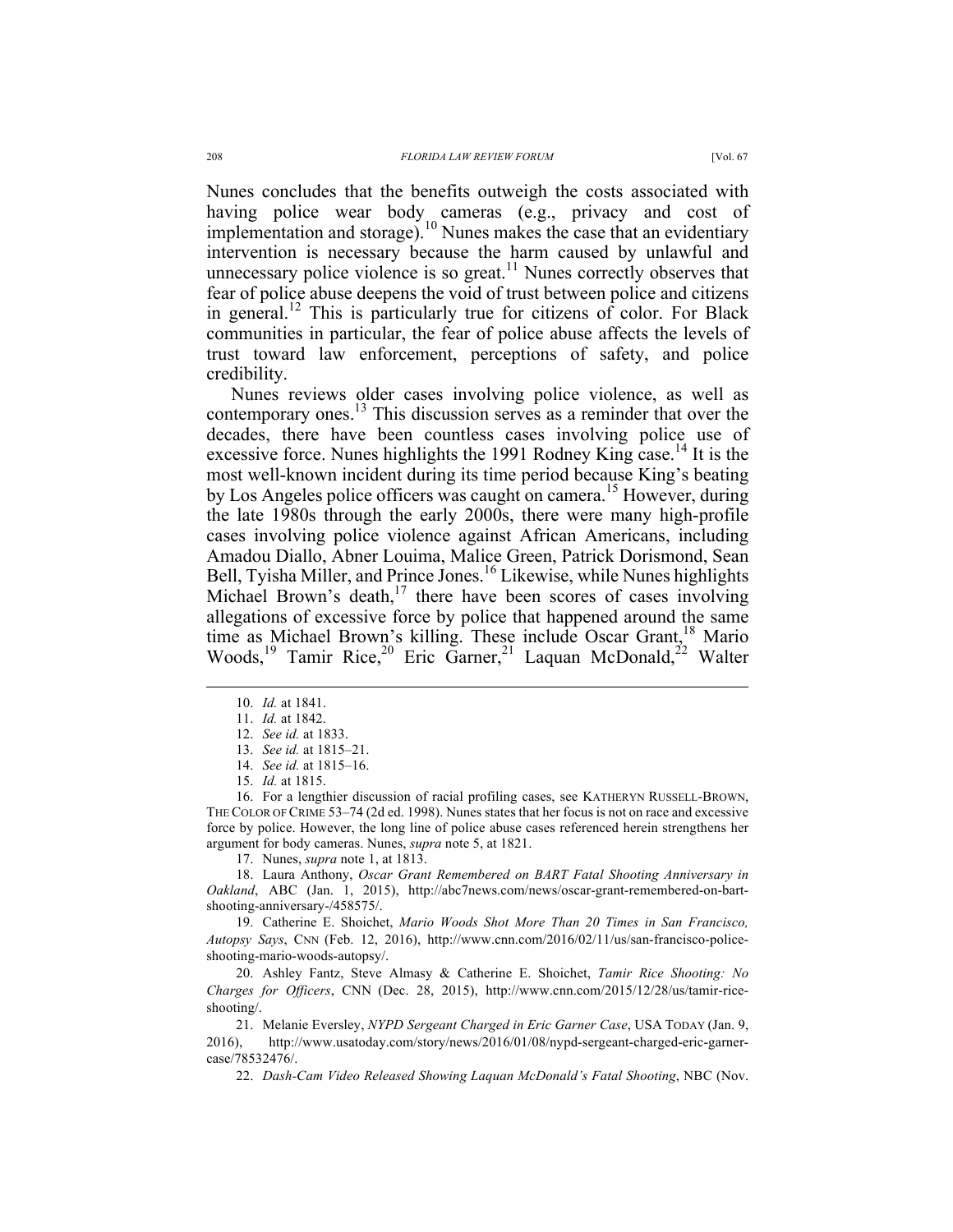Scott,<sup>23</sup> Bettie Jones,<sup>24</sup> Freddie Gray,<sup>25</sup> Sam DuBose,<sup>26</sup> John Crawford,<sup>27</sup> Corey Jones, $^{28}$  and Rekia Boyd.<sup>29</sup> All told, the fact that race-based police violence has deep historical roots makes the call for solutions all the more urgent. Part of the problem is that until recently, the scope of police killings was unknown. Neither the federal government nor the states are required to keep statistics on police killings. This has prompted two world-renowned news agencies, *The Washington Post* and *The Guardian*, to independently gather and report national data on police killings.<sup>30</sup>

Their data show that police killings occur in every region of the country and disproportionately impact African Americans. Of the 990 documented police killings in 2015, twenty-six percent involved African American victims.<sup>31</sup> The harm of police assault extends beyond the individual victims and their families. The ripple effects of this violence are seen in the disproportionately high number of African Americans who express fear, distrust, and disdain for the police.<sup>32</sup> Given the magnitude

25. Jess Bidgood & Sheryl Gay Stolberg, *Acquittal in Freddie Gray Case Casts Doubts About Future Trials*, NY TIMES (June 23, 2016), http://www.nytimes.com/2016/06/24/us/verdictfreddie-gray-caesar-goodson-baltimore.html?\_r=1.

26. Dana Ford & Ed Payne, *Ex-University Cop in Samuel DuBose Shooting Death Pleads Not Guilty*, CNN (July 31, 2015), http://www.cnn.com/2015/07/30/us/ohio-sam-dubose-tensing/.

27. Catherine E. Shoichet & Nick Valencia, *Cops Killed Man At Walmart, Then Interrogated Girlfriend*, CNN (Dec. 16, 2014), http://www.cnn.com/2014/12/16/justice/walmartshooting-john-crawford/.

28. Steve Almasy, *Corey Jones Shooting Heads to Florida Grand Jury*, CNN (Apr. 27, 2016), http://www.cnn.com/2016/04/27/us/florida-corey-jones-shooting-death/.

29. Kimberly Hutcherson & Tina Burnside, *Chicago Officer Should Be Fired in Death of Rekia Boyd, Superintendent Says*, CNN (Nov. 24, 2015), http://www.cnn.com/2015/11/24/us/rekia-boyd-shooting/. 30. *See Fatal Force*, WASH. POST,

31. *See Fatal Force*, *supra* note 6. African Americans, who constitute approximately thirteen percent of the U.S. population, are represented at a rate two times as high as their population. When parsed further by gender, Black men who comprise about six percent of the U.S. population, make up about twenty-five percent of the people killed by police (a rate four times as high as their percentage in the population). Latinos constituted seventeen percent of the victims of police killings and Whites were fifty percent. *See id.*

32. *See* Frank Newport, *Gallup Review: Black and White Attitudes Towards Police*, GALLUP (Aug. 20, 2014), http://www.gallup.com/poll/175088/gallup-review-black-white-

 <sup>24, 2015),</sup> http://www.nbcchicago.com/news/local/Police-Release-Disturbing-Video-of-Officer-Fatally-Shooting-Chicago-Teen-352231921.html.

<sup>23.</sup> Erin McClam, *Walter Scott Shooting: Grand Jury Returns Murder Indictment Against Cop*, NBC (June 8, 2015), http://www.nbcnews.com/storyline/walter-scott-shooting/walter-scottshooting-grand-jury-returns-murder-indictment-against-cop-n371626.

<sup>24.</sup> Diane Pathieu & Sarah Schulte, *Aldermen Urge City to Settle Bettie Jones Shooting Lawsuit*, ABC (Feb. 8, 2016), http://abc7chicago.com/news/aldermen-urge-city-to-settle-bettiejones-shooting-lawsuit/1191580/.

https://www.washingtonpost.com/graphics/national/police-shootings-2016/ (last visited June 5, 2016); *The Counted*, THE GUARDIAN, http://www.theguardian.com/us-news/series/counted-uspolice-killings (last visited June 5, 2016).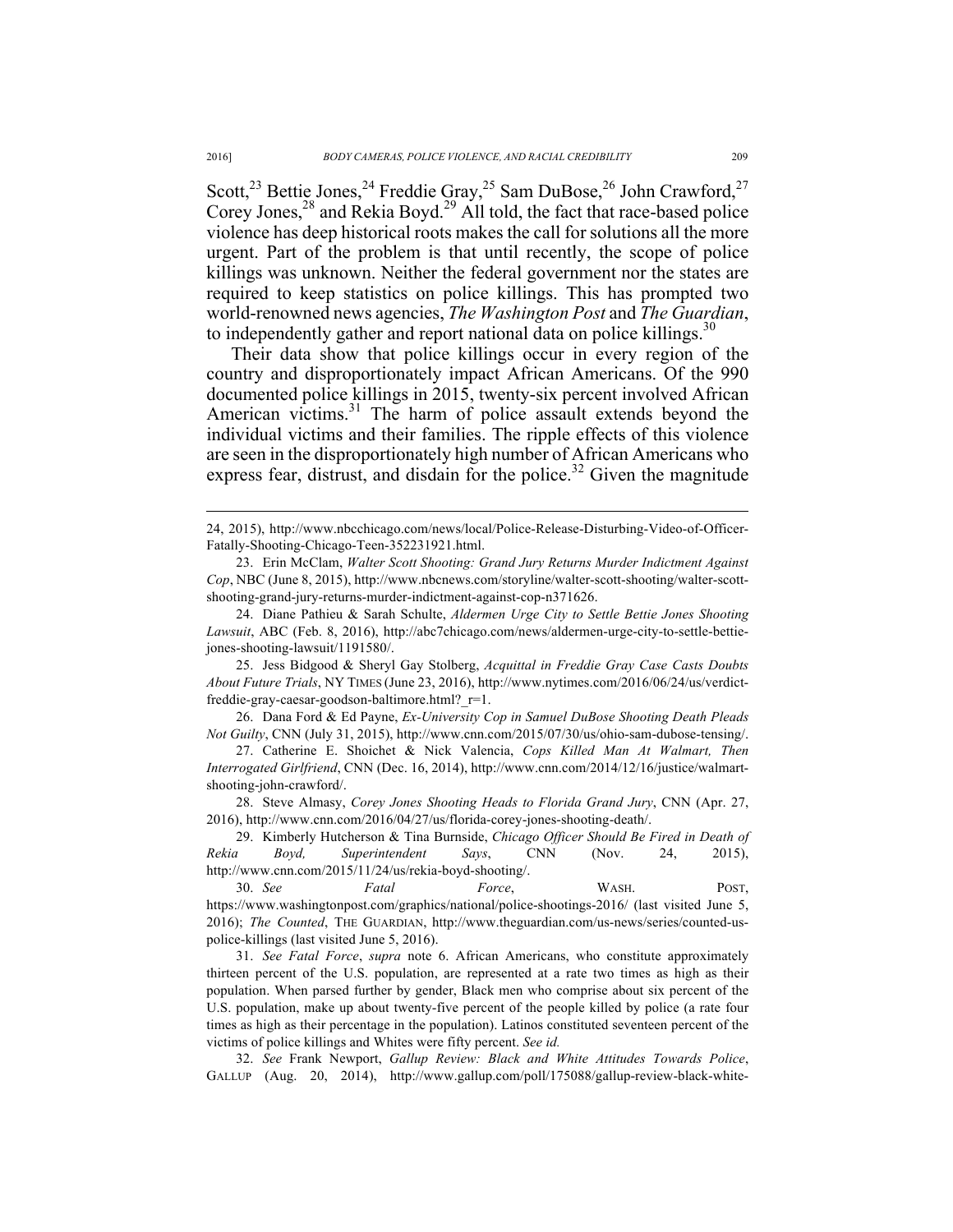of the problem, Nunes's urgency to identify a broad-scale remedy for police violence is understandable. Nunes states, "body cameras will not only help to increase accountability on behalf of law enforcement, but will also increase the public's trust in those whose duty it is to protect and serve<sup>"33</sup>

Unfortunately, Nunes's optimism about the curative impact of body cameras is not yet borne out by the empirical data. According to various studies, officers' use of body cameras has clear benefits. For instance, they reduce the number of citizen complaints<sup>34</sup> and when they are in use, officers are less likely to discharge their weapons.<sup>35</sup> Additionally, it appears that where video evidence is available, law enforcement officers are more likely to face some legal consequence—such as a grand jury hearing or a criminal charge.<sup>36</sup> However, a couple of observations are noteworthy. First, while some officers have faced legal action for incidents involving allegations of excessive force where video evidence was available, most are not charged with a crime. Second, in many cases where video evidence has been available, it has come from *bystanders*,

attitudes-toward-police.aspx; Tom Tyler, *Policing in Black and White: Ethnic Group Differences in Trust and Confidence in the Police*, 8 POLICE Q. 322, 323 (2005). African Americans also report greater contact with police and their encounters are more likely to involve force. *See,* LYNN LANGTON & MATTHEW DUROSE, U.S. DEP'T OF JUSTICE, NCJ242937, POLICE BEHAVIOR DURING TRAFFIC STOPS AND STREET STOPS, 2011 1 (2013); *Floyd v. City of New York*, 959 F. Supp. 2d 540, 558–59 (S.D.N.Y. 2013).

<sup>33.</sup> Nunes, *supra* note 5, at 1815.

<sup>34.</sup> Randall Stross, *Wearing a Badge, and a Video Camera*, N.Y. TIMES (Apr. 6, 2013), http://www.nytimes.com/2013/04/07/business/wearable-video-cameras-for-policeofficers.html? r=0.

<sup>35.</sup> *Id.*

<sup>36.</sup> There are several examples of this, including the Walter Scott and Eric Garner cases. In 2015, Walter Scott, a South Carolina man, was gunned down by an officer as he fled, following a traffic stop. Scott was shot in the back eight times by officer Michael Slager. Slager falsely reported that he fired because Scott had taken his taser. The incident was captured on a passerby's cellphone. Slager can be seen running behind Scott and firing multiple times. After Scott is laying on the ground, Slager looks around and places the taser gun next to Scott's body. Slager now faces state (murder) and federal charges (civil rights violations) in Scott's death. *See* Mark Berman & Wesley Lowery, *Former South Carolina Police Officer Who Fatally Shot Walter Scott Indicted on Federal Civil Rights Violation*, WASH. POST (May 11, 2016), https://www.washingtonpost.com/news/post-nation/wp/2016/05/11/former-north-charlestonofficer-who-shot-walter-scott-indicted-on-federal-civil-rights-violation. In the 2014 Eric Garner case, Garner is stopped by New York police for allegedly selling loose cigarettes. Video evidence shows Garner being choked to death by a New York police officer. Garner can heard saying "I can't breathe" a dozen times. The evidence, however, did not compel a grand jury indictment. *See* David Goodman & Al Baker, *Wave of Protests After Grand Jury Doesn't Indict Officer in Eric Garner Chokehold Case*, WASH. POST (Dec. 3, 2014), http://www.nytimes.com/2014/12/04/nyregion/grand-jury-said-to-bring-no-charges-in-statenisland-chokehold-death-of-eric-garner.html? r=0. Other examples include the cases of Laquan McDonald and Freddie Gray. *See supra* notes 22 and 25.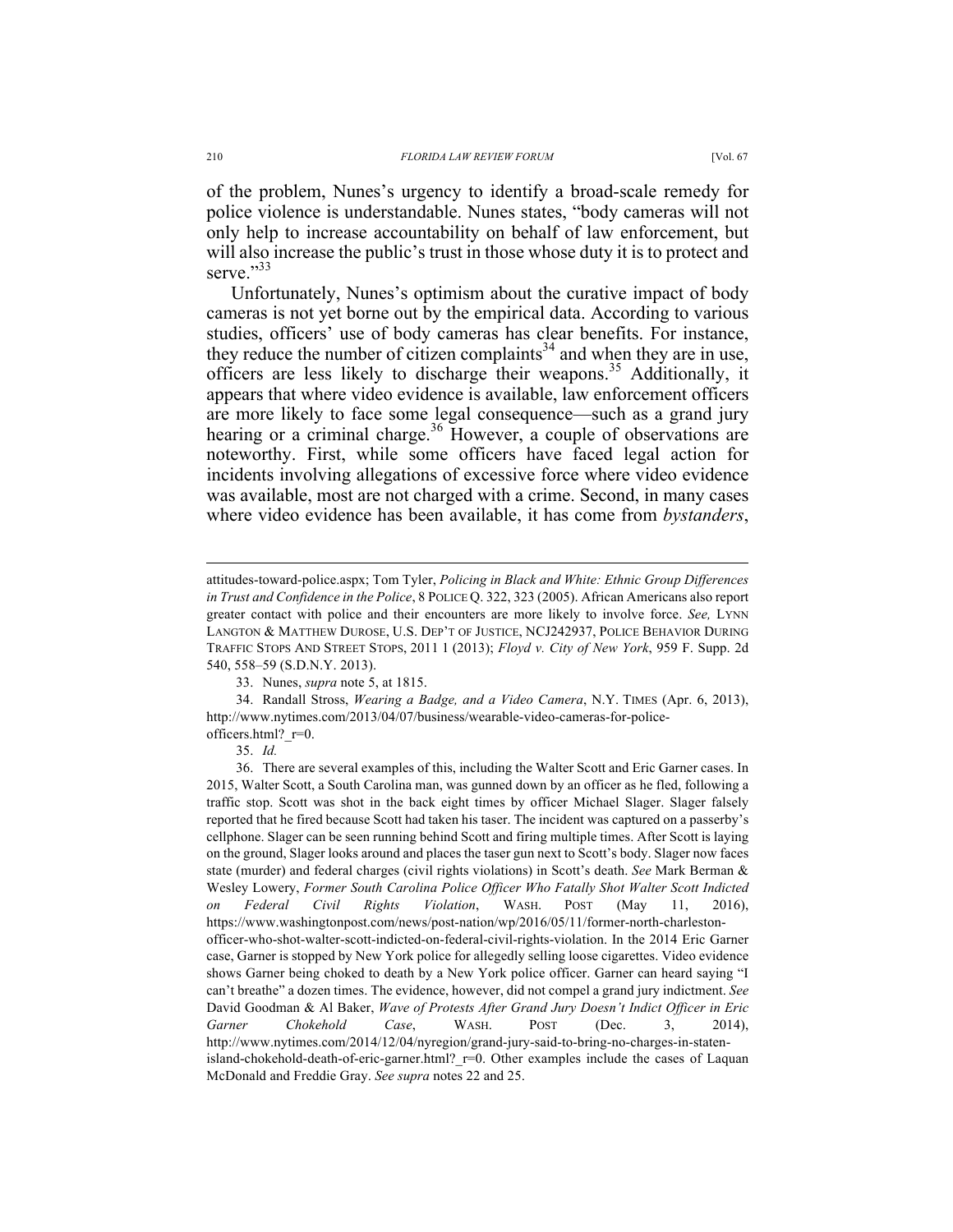not officers.<sup>37</sup> So, while there is some indication that the use of body cameras increases the likelihood that an officer will face a legal repercussion or some other legal consequence (such as a decline in citizen complaints), it has not been established that officers are the ones who have to have the cameras. Thus, police body cameras *or other types of video evidence used by private citizens,* may increase the likelihood that officers will face legal consequences for using excessive force.

On the other hand, the more video evidence that is available following an incident (body cameras, cell phones, etc.)—regardless of who gathers it—the more evidentiary proof there is for that case, and the greater the likelihood that police will be held accountable. Nunes cites a study showing that the presence of body cameras is associated with an eightyeight percent reduction in the number of complaints filed against officers.<sup>38</sup> This raises the question at the heart of Nunes's recommendation—what is the *impact* of police use of body cameras on justice system outcomes? Notably, we cannot solve the problem of police abuse by relying upon bystanders to witness and record incidents of police violence. Based on existing research, the use of police body cameras is shown to correlate with positive outcomes. As noted, these include a decline in officers' use of force against citizens, a decline in citizens' use of force against officers, and a decline in citizen complaints against officers—referred to as a "civilizing effect."<sup>39</sup>

Assessing the impact of police body cameras, however, requires further unpacking. An important issue for consideration is what these studies do *not* establish. Two points bear noting. One, the research does not unequivocally establish that arming police with body cameras will lead to dramatic reductions in the number of excessive force cases, specifically police killings.<sup>40</sup> Two, there is no clear indication that an increase in officer body cameras will lead to a marked increase in the number of officers *punished* for excessive force.

These delineations are important because they force us to consider the parameters of the proposed solution. Following the identification of a national problem, there is typically a public outcry to solve the problem. A widely-heralded, all-encompassing solution—a quick  $fix^{41}$ —is usually

 <sup>37.</sup> *See, e.g.*, *supra* notes 15 and 36 and accompanying text.

<sup>38.</sup> Nunes, *supra* note 5, at 1832 (citing Stross, *supra* note 34).

<sup>39.</sup> MICHAEL D. WHITE, POLICE OFFICER BODY-WORN CAMERAS: ASSESSING THE EVIDENCE 6, 18 (2014).

<sup>40.</sup> One research review concludes that there is ". . . reason to be skeptical that video footage will necessarily lead to more just outcomes in excessive-force cases." *Developments in the Law: Policing*, 128 HARV. L. REV*.* 1706 (2015).

<sup>41.</sup> Another example is the widespread call to mandate implicit racial bias training for police officers, in the wake of high-profile shooting deaths of African Americans by police officers. For a discussion of implicit bias and police killings, see KATHERYN RUSSELL-BROWN, *The Fatal Relationship Between Black Men and the Police: A Consideration of Implicit Bias* in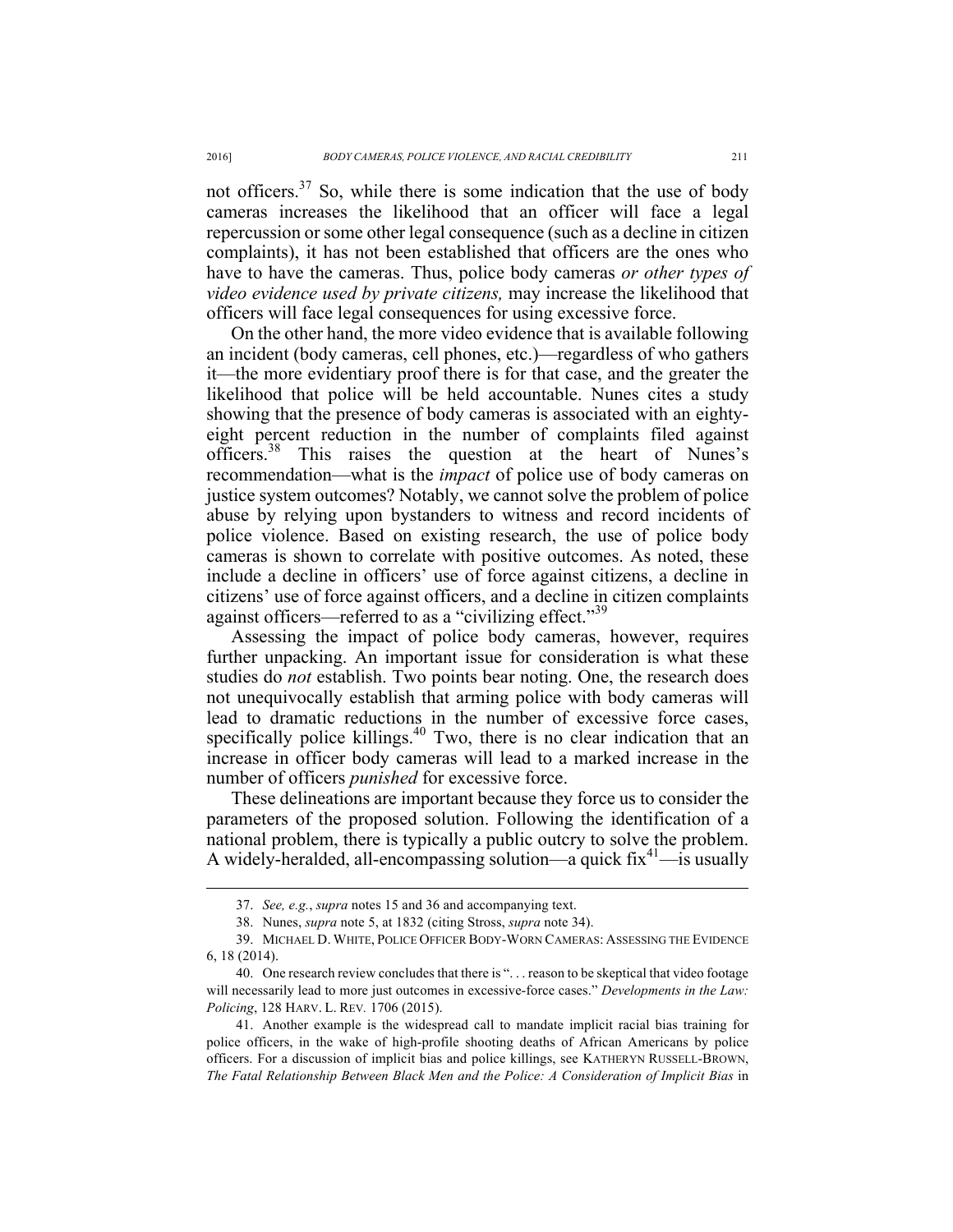identified. A quick fix operates to calm the public but does not necessarily provide a long-term solution. The broad call for police body cameras<sup>42</sup> could be termed a quick fix. As already noted, the research findings on the impact of police body cameras are consistent, though limited in scope.<sup>43</sup> Also, although there is growing interest in having police wear body cameras, it is unlikely that the majority of the nation's more than  $12,000$  local police agencies will be required to use them.<sup>44</sup> As a result, the degree to which body cameras could solve or severely reduce police assault would be limited to select jurisdictions. Thus, circumspection and caution are called for regarding assessments of the potential impact of body cameras on police violence. Nunes's piece urges a consideration of whether body cameras for all law enforcement is a good enough response. Without question, mandated body cameras would do some good—at a significant fiscal cost.<sup>45</sup> However, an increase in police body cameras will not eliminate the problem of police violence.

Nunes's argument for body cameras is valuable in another important way. It indirectly highlights the fact that many of the proposed solutions to the problem of police violence (including body cameras) are largely reactive. More than just reactive, they pivot away from the core problem, which is the credibility of Black voices when compared with the voices of law enforcement. For decades, African Americans have complained about race-based police harassment and violence in their communities. In large measure, these concerns have been minimized and ignored. That is,

43. *See generally* White, *supra* note 39 (presenting research on police-worn body cameras). *See also supra* note 40 and accompanying text.

POLICING BLACK MEN: ARREST, PROSECUTION AND PRISON (Angela J. Davis, ed., 2017) (on file with author).

<sup>42.</sup> *See* Press Release, U.S. Dep't of Justice, Justice Department Announces \$20 Million in Funding to Support Body-Worn Camera Pilot Program (May 1, 2015), https://www.justice.gov/opa/pr/justice-department-announces-20-million-funding-support-bodyworn-camera-pilot-program; Marty Knollenberg, *On-Body Cameras Will Protect Citizens and Police*, DETROIT FREE PRESS (Dec. 11, 2014). *See generally Developments in the Law: Policing*, *supra* note 40 (discussing the move to initiate police body cameras). As Nunes notes, in December 2015, President Obama announced a \$263 million investment package that would increase the use of officer body-worn cameras (including the purchase of 50,000 body cameras). *See* Nunes, *supra* note 5, at 1835.

<sup>44.</sup> A 2015 Bureau of Justice Statistics report states that in 2013, thirty-two percent of police officers working in local police departments were outfitted with body-worn cameras. Press Release, Bureau of Justice Statistics, An Estimated 32 Percent of Local Police Departments Were Using Body-Worn Cameras in 2013 (July 7, 2015), http://www.bjs.gov/content/pub/press/lpd13etpr.cfm. As Nunes states, the total number of all police agencies is approximately 18,000. This includes local law enforcement, sheriff's offices, primary state law enforcement offices, and special jurisdiction agencies. Nunes, *supra* note 5, at 1834 & n.195.

<sup>45.</sup> *See* White, *supra* note 39, at 9. Nunes cites Department of Justice research indicating that "[e]ven though initially it will be expensive to purchase body cameras, in the long run it may actually save agencies money." Nunes, *supra* note 5, at 184.